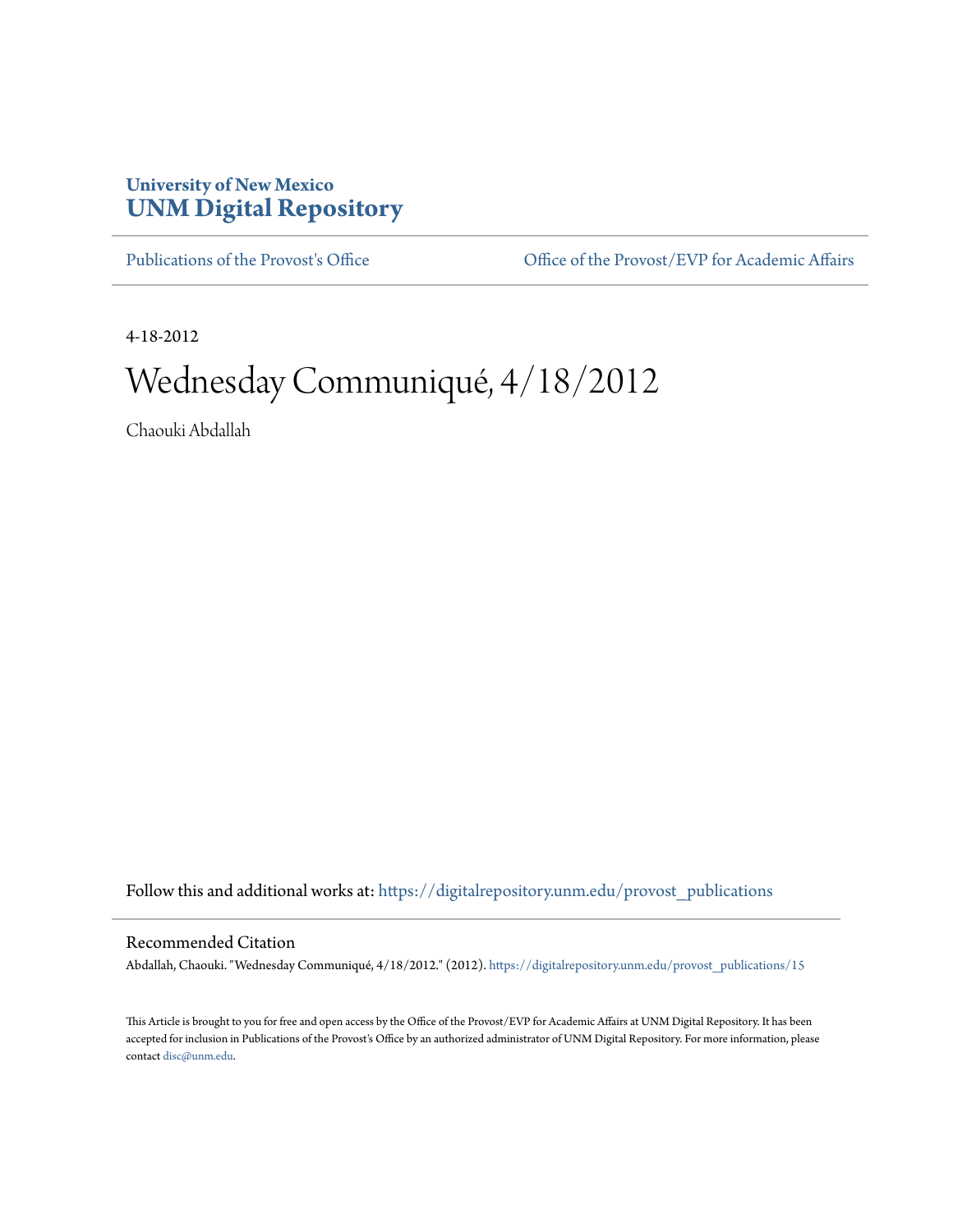

### *WEDNESDAY COMMUNIQUÉ*

#### **April 18, 2012**

"The punishment which the wise suffer who refuse to take part in government, is to live under the government of worse men." PLATO. Please get involved in the academic plan at the electronic town hall: [http://connectu.unm.edu/.](http://connectu.unm.edu/)

**University Council on Academic Priorities (UCAP):** Please join us for the first panel discussion in connection with the activities of the University Council on Academic Priorities (UCAP). The panel discussion with four Rhodes Scholars is titled, "Affordability of Higher Education." It features former United States Congresswoman Ms. Heather Wilson, Dr. Elizabeth Keller, Dr. Manuel Montoya, Mr. John Morrison, and it will be held Tuesday, April 24 at 4 p.m. in the Hibben Center auditorium. A public reception will follow.

**UNM School of Law's new Semester in Washington, DC program**: The faculty at the University of New Mexico School of Law has launched a new pilot program to allow students to spend one semester in Washington, D.C. The program was motivated in great measure by interested students at the law school as well as the more than 125 law school alums who live in the greater Washington area and clamored for greater exposure to our existing students. Students in the program will perform externships for credit while working 35 hours per week in a Congressional or law office and will also attend a three-credit-hour class each week. The class will be taught by a D.C.-area alum, and supervised by a UNM professor who spends each fall in the area. The program will be subject to a selection process and will run for one semester each year in the fall, beginning in the Fall of 2012.

**Learning how to Measure:** We have been hearing about how the new state funding formula rewards outcomes (such a graduating students) rather than inputs (such as how many students we enroll). An even more appropriate and surely to follow measure will focus on the quality of education rather than simply on the number of graduates. This issue was recently highlighted in the NY Times article: [http://www.nytimes.com/2012/04/08/education/trying](http://www.nytimes.com/2012/04/08/education/trying-to-find-a-measure-for-how-well-colleges-do.html)[to-find-a-measure-for-how-well-colleges-do.html.](http://www.nytimes.com/2012/04/08/education/trying-to-find-a-measure-for-how-well-colleges-do.html) As discussed in the article, "In January, the New Leadership Alliance [released guidelines](http://www.newleadershipalliance.org/what_we_do/committing_to_quality/) calling on colleges to systematically 'gather evidence of student learning' — though not explicitly advocating standardized tests — and release the results. The report was endorsed by several major organizations of colleges and universities." The issue brings to light criticism of standardized tests: "In 2008, the Consortium on Financing Higher Education, a group of some of the nation's most prestigious colleges and universities — including all of the Ivy League — issued a [lengthy manifesto](http://web.mit.edu/cofhe/assessment/statement/index_files/Page717.htm) saying that what its students learn becomes evident over decades and warning against a "focus on what is easily measured." Indirect indicators of learning are collected in the [National Survey of Student Engagement,](http://www.nsse.iub.edu/) in which UNM participates. Such factors include "how many hours students spend studying and how much they interact with professors. The survey, which began with a handful of colleges in 2000, had more than 700 participate last year."

**Why Companies Fail?** The article [http://www.theatlantic.com/magazine/archive/2012/03/why-companies](http://www.theatlantic.com/magazine/archive/2012/03/why-companies-fail/8887/)[fail/8887/](http://www.theatlantic.com/magazine/archive/2012/03/why-companies-fail/8887/) discusses the importance and limitations of culture in the survival of complex organizations (multinational companies, universities). I, for one, am a believer in the wise words of Tomasi di Lampedusa who wrote in his book The Leopard: "*If we want things to stay the same, things will have to change."* This is absolutely true in higher education as college education becomes more necessary and less affordable.

**US Education Reform and National Security:** The public discourse around education has in general settled the question of economic impact of secondary education. The Council on Foreign Relations assembled a task force to study the "less well known—yet equally sobering—national security repercussions." The report [\(http://i.cfr.org/content/publications/attachments/TFR68\\_Education\\_National\\_Security.pdf\)](http://i.cfr.org/content/publications/attachments/TFR68_Education_National_Security.pdf) recommends "three overarching reforms to improve the educational system and enhance America's future ability to safeguard the country, compete and collaborate with others, and reinforce American leadership worldwide. First, it calls on